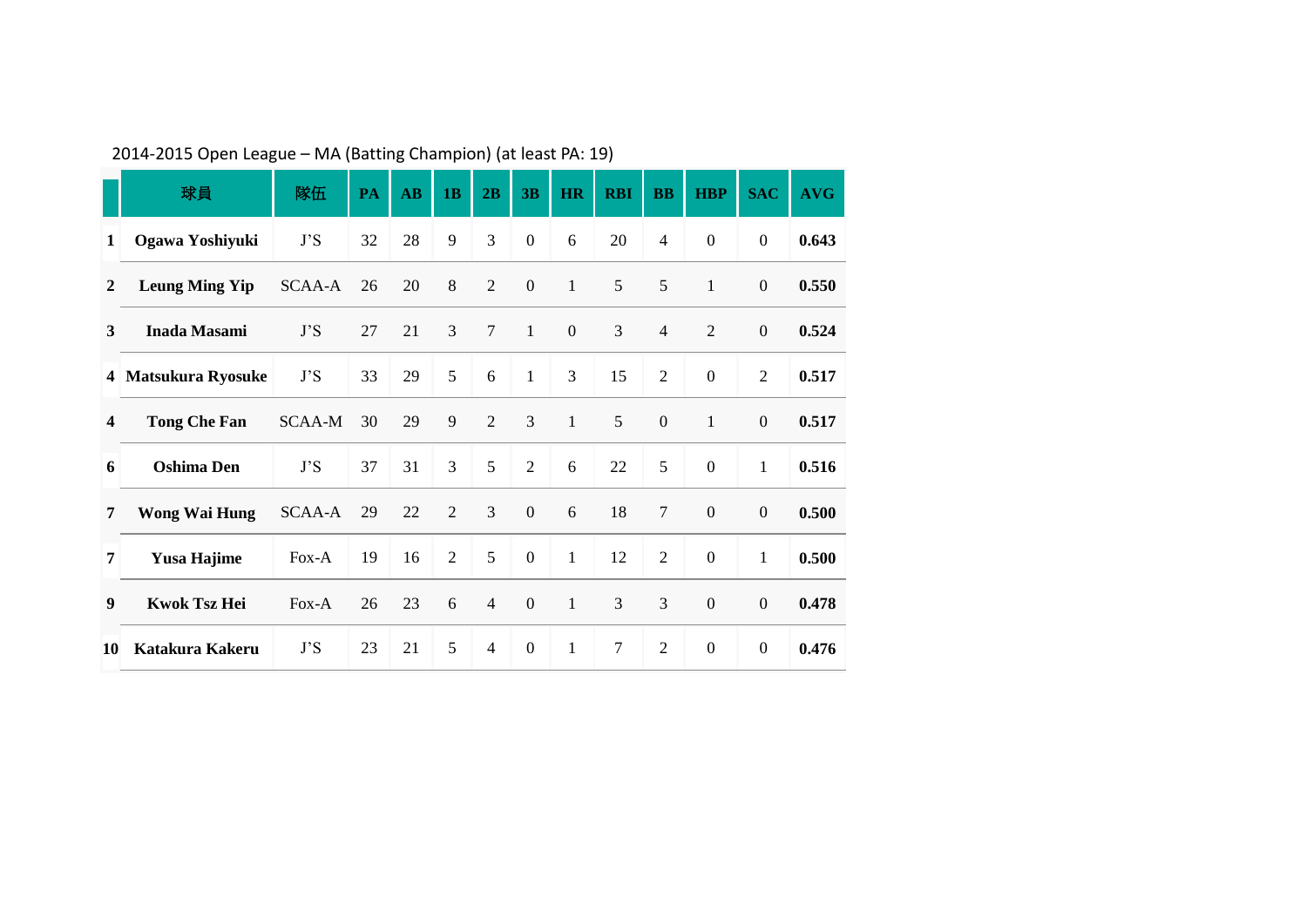|                | 球員                      | 隊伍              | <b>PA</b> | $\mathbf{A}\mathbf{B}$ | 1B             | 2B             | 3B               | <b>HR</b>        | <b>RBI</b>     | <b>BB</b>      | <b>HBP</b>       | <b>SAC</b>       | <b>AVG</b> |
|----------------|-------------------------|-----------------|-----------|------------------------|----------------|----------------|------------------|------------------|----------------|----------------|------------------|------------------|------------|
| 1              | Siu Chi Ho, Henry       | Miracle         | 21        | 18                     | $\overline{7}$ | 5              | $\boldsymbol{0}$ | $\overline{2}$   | 12             | $\overline{2}$ | $\mathbf{1}$     | $\boldsymbol{0}$ | 0.778      |
| $\overline{2}$ | <b>Wong Wai Leong</b>   | Dynamic         | 29        | 23                     | 8              | 3              | 5                | $\mathbf{1}$     | 11             | $\overline{4}$ | $\overline{2}$   | $\boldsymbol{0}$ | 0.739      |
| 3              | <b>Li Kin Chung</b>     | Cougars         | 26        | 24                     | 8              | $\overline{4}$ | 3                | $\boldsymbol{0}$ | 12             | $\overline{2}$ | $\boldsymbol{0}$ | $\boldsymbol{0}$ | 0.625      |
| $\overline{4}$ | <b>Ling Maurice Gen</b> | Miracle         | 33        | 28                     | 5              | 5              | $\mathbf{1}$     | 6                | 16             | 3              | $\mathbf{1}$     | $\mathbf{1}$     | 0.607      |
| 5              | Wu Chi Leung            | Aquila-MB       | 33        | 25                     | 6              | 3              | $\mathfrak{Z}$   | $\overline{3}$   | 10             | $\overline{7}$ | $\boldsymbol{0}$ | $\mathbf{1}$     | 0.600      |
| 6              | Chan Yat Fai            | Dragons-MB      | 25        | 24                     | 8              | 6              | $\mathbf{0}$     | $\boldsymbol{0}$ | 15             | $\mathbf{1}$   | $\boldsymbol{0}$ | $\mathbf{0}$     | 0.583      |
| 7              | <b>Chong Wai Chuen</b>  | Cosmos          | 28        | 27                     | 12             | $\mathbf{1}$   | 2                | $\boldsymbol{0}$ | $\overline{7}$ | $\mathbf{1}$   | $\mathbf{0}$     | $\boldsymbol{0}$ | 0.556      |
| 7              | <b>Hon Chun Chau</b>    | Samurai         | 24        | 18                     | 6              | $\overline{4}$ | $\mathbf{0}$     | $\boldsymbol{0}$ | $8\,$          | 3              | $\mathbf{1}$     | $\overline{2}$   | 0.556      |
| 9              | <b>Cheung Kam Kwan</b>  | Hercules        | 27        | 22                     | 9              | 3              | $\mathbf{0}$     | $\boldsymbol{0}$ | 3              | $\overline{4}$ | $\boldsymbol{0}$ | $\mathbf{1}$     | 0.545      |
| 10             | <b>Kwok Kin Lung</b>    | Red Castle Blue | 29        | 26                     | 8              | 5              | $\mathbf{1}$     | $\boldsymbol{0}$ | 7              | 3              | $\boldsymbol{0}$ | $\boldsymbol{0}$ | 0.538      |

2014-2015 Open League – MB-G (Batting Champion) (at least PA: 21)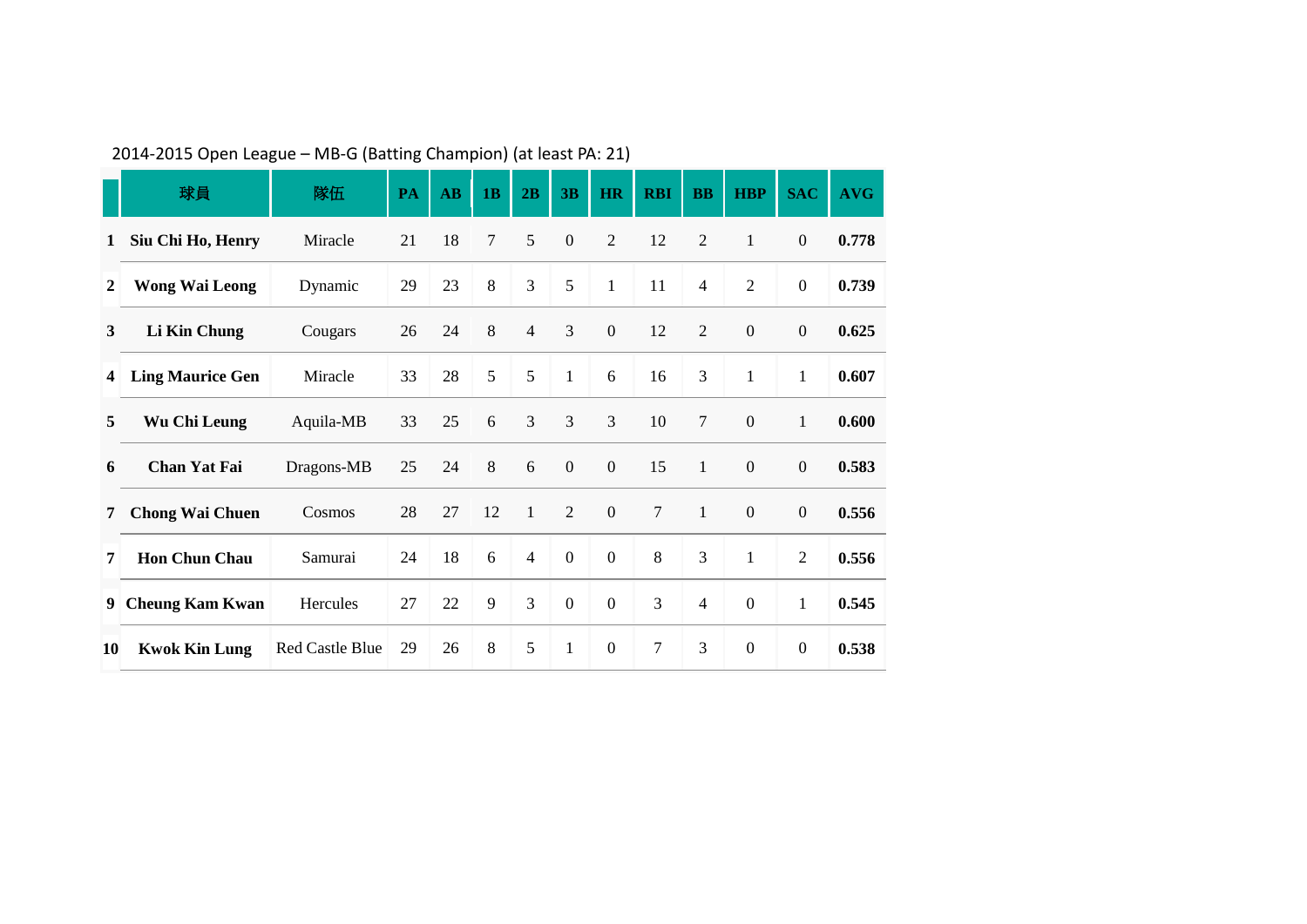|                  | 球員                            | 隊伍                     | PA | $\mathbf{A}\mathbf{B}$ | 1B             | 2B             | 3B               | <b>HR</b>        | <b>RBI</b>     | <b>BB</b>        | <b>HBP</b>       | <b>SAC</b>       | <b>AVG</b> |
|------------------|-------------------------------|------------------------|----|------------------------|----------------|----------------|------------------|------------------|----------------|------------------|------------------|------------------|------------|
| 1                | <b>Leung Ho Yin</b>           | TLLF-B                 | 25 | 21                     | 3              | $\overline{4}$ | $\mathbf{1}$     | 6                | 15             | 3                | $\mathbf{1}$     | $\boldsymbol{0}$ | 0.667      |
| $\boldsymbol{2}$ | Yip Ngo Wai                   | <b>HKBUAS</b>          | 28 | 23                     | 7              | $\overline{2}$ | $\boldsymbol{0}$ | 6                | 21             | $\overline{2}$   | $\overline{2}$   | $\mathbf{1}$     | 0.652      |
| $\mathbf{3}$     | Ng Yin Man                    | Halogen                | 21 | 16                     | 3              | 5              | $\mathbf{1}$     | $\mathbf{1}$     | 6              | 3                | $\overline{2}$   | $\boldsymbol{0}$ | 0.625      |
| 4                | Lee Kin San                   | City U                 | 36 | 27                     | 13             | 3              | $\boldsymbol{0}$ | $\boldsymbol{0}$ | $\overline{4}$ | 8                | $\mathbf{1}$     | $\boldsymbol{0}$ | 0.593      |
| 5                | <b>Cheung Tak Hei, Trevor</b> | <b>HKBUAS</b>          | 21 | 17                     | $\overline{3}$ | 5              | $\boldsymbol{0}$ | $\overline{2}$   | 6              | $\overline{4}$   | $\mathbf{0}$     | $\boldsymbol{0}$ | 0.588      |
| 6                | <b>Chan Kwai Fung</b>         | <b>Titans</b>          | 25 | 19                     | $\overline{4}$ | 3              | 3                | $\mathbf{1}$     | 5              | 6                | $\boldsymbol{0}$ | $\boldsymbol{0}$ | 0.579      |
| 7                | <b>Kwok Kin Lung</b>          | <b>Red Castle Blue</b> | 21 | 18                     | 6              | $\overline{2}$ | $\boldsymbol{0}$ | $\overline{2}$   | $\overline{2}$ | $\overline{2}$   | $\mathbf{0}$     | $\mathbf{1}$     | 0.556      |
| 8                | <b>Law King Hei</b>           | <b>TLLF-B</b>          | 22 | 19                     | 6              | $\overline{2}$ | $\overline{2}$   | $\boldsymbol{0}$ | 5              | $\boldsymbol{0}$ | 3                | $\boldsymbol{0}$ | 0.526      |
| 9                | <b>Cheung Chu Lim, Allan</b>  | City U                 | 28 | 25                     | 7              | 4              | $\mathbf{1}$     | $\mathbf{1}$     | 11             | $\overline{2}$   | $\boldsymbol{0}$ | $\mathbf{1}$     | 0.520      |
| 10               | <b>Leung Cheuk Chuen</b>      | Sniper                 | 30 | 26                     | 9              | $\overline{4}$ | $\boldsymbol{0}$ | $\boldsymbol{0}$ | 7              | 3                | $\boldsymbol{0}$ | $\mathbf{1}$     | 0.500      |

2014-2015 Open League – MB-B (Batting Champion) (at least PA: 18)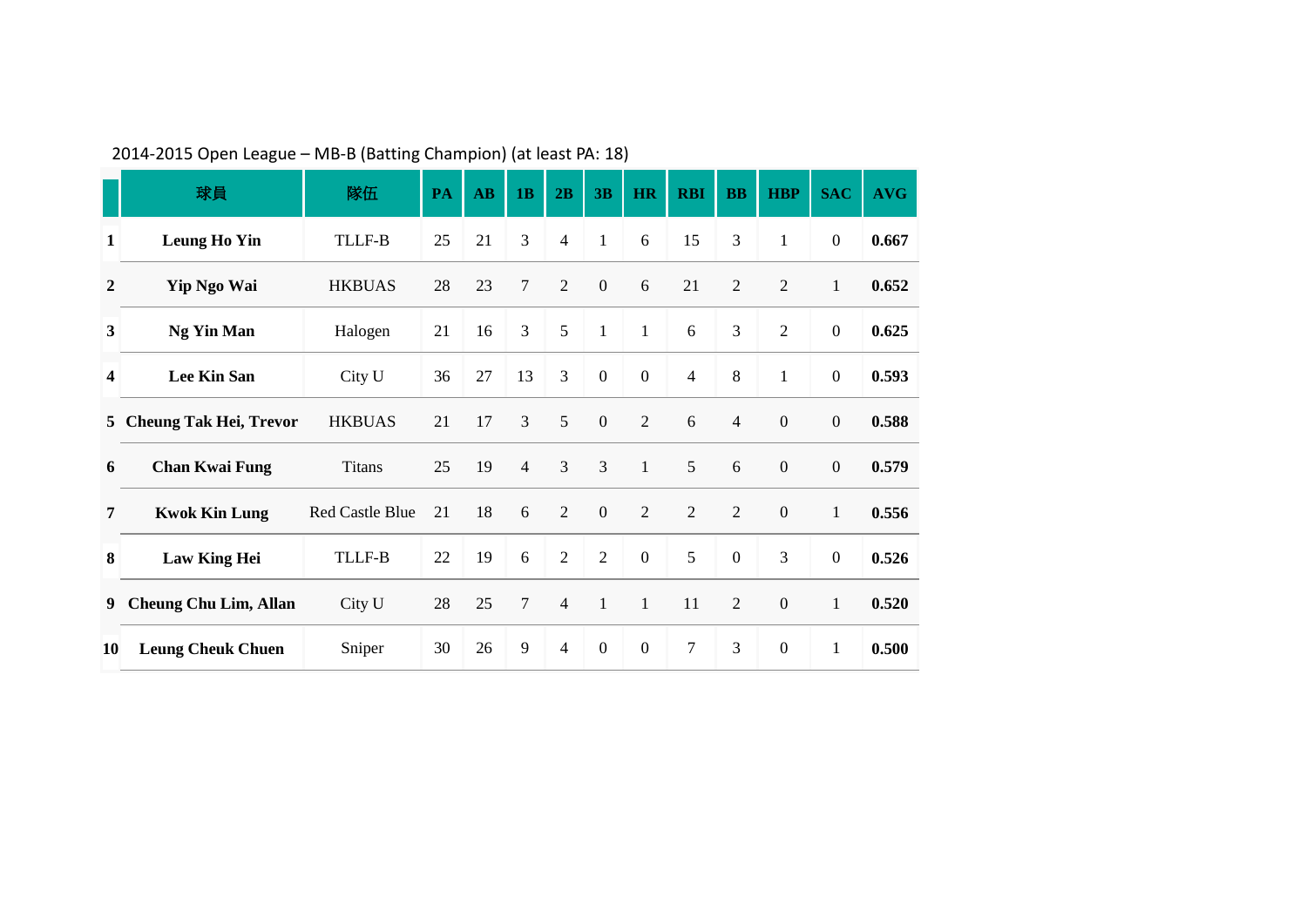|                | 球員                      | 隊伍                            | PA | $\mathbf{A}\mathbf{B}$ | 1B             | 2B             | 3B               | HR               | <b>RBI</b>     | $\mathbf{B}$   | <b>HBP</b>       | <b>SAC</b>       | <b>AVG</b> |
|----------------|-------------------------|-------------------------------|----|------------------------|----------------|----------------|------------------|------------------|----------------|----------------|------------------|------------------|------------|
| 1              | <b>Lai King Shing</b>   | <b>Virus</b>                  | 18 | 13                     | $\overline{4}$ | 3              | $\boldsymbol{0}$ | $\mathfrak{Z}$   | 16             | 5              | $\boldsymbol{0}$ | $\boldsymbol{0}$ | 0.769      |
| $\mathbf{2}$   | <b>Wang Hsin Hsiang</b> | Virus                         | 20 | 16                     | $\tau$         | 5              | $\boldsymbol{0}$ | $\boldsymbol{0}$ | $\tau$         | $\overline{4}$ | $\boldsymbol{0}$ | $\boldsymbol{0}$ | 0.750      |
| $\mathbf{2}$   | <b>Tsang Man Kit</b>    | Turkeys                       | 15 | 12                     | 3              | 5              | $\boldsymbol{0}$ | $\mathbf{1}$     | 5              | 3              | $\boldsymbol{0}$ | $\boldsymbol{0}$ | 0.750      |
| 4              | Miyauchi Kazuhisa       | <b>Cathay Pacific Airways</b> | 26 | 21                     | $\sqrt{6}$     | 5              | $\boldsymbol{0}$ | $\overline{4}$   | 8              | 5              | $\boldsymbol{0}$ | $\boldsymbol{0}$ | 0.714      |
|                | 5 Tsang Wai Kiu Ritter  | <b>Sharks</b>                 | 17 | 12                     | $\overline{4}$ | $\overline{2}$ | $\boldsymbol{0}$ | $\overline{2}$   | 9              | 5              | $\boldsymbol{0}$ | $\boldsymbol{0}$ | 0.667      |
| 5              | <b>Fujii Hiroei</b>     | Zero                          | 21 | 18                     | 3              | 5              | $\mathbf{0}$     | $\overline{4}$   | 18             | 3              | $\boldsymbol{0}$ | $\boldsymbol{0}$ | 0.667      |
| 7              | <b>Tsang Tin Chun</b>   | Mayalan                       | 23 | 20                     | 5              | 6              | $\mathbf{1}$     | $\mathbf{1}$     | $\overline{7}$ | $\overline{3}$ | $\boldsymbol{0}$ | $\boldsymbol{0}$ | 0.650      |
| $\overline{7}$ | <b>Fung Po Hei</b>      | Red Castle Knights            | 26 | 20                     | $\overline{2}$ | 5              | $\boldsymbol{0}$ | 6                | 14             | 6              | $\boldsymbol{0}$ | $\boldsymbol{0}$ | 0.650      |
| 9              | <b>Siu Hok Pun</b>      | Antelopes                     | 15 | 11                     | 5              | $\overline{2}$ | $\boldsymbol{0}$ | $\boldsymbol{0}$ | 3              | 3              | $\mathbf{1}$     | $\boldsymbol{0}$ | 0.636      |
| 10             | <b>Luk Wing Chung</b>   | Nomad-B                       | 17 | $8\,$                  | $\mathbf{1}$   | $\overline{2}$ | $\boldsymbol{0}$ | $\overline{2}$   | 11             | $\tau$         | $\boldsymbol{0}$ | $\overline{2}$   | 0.625      |

## 2014-2015 Open League – MC (Batting Champion) (at least PA: 15)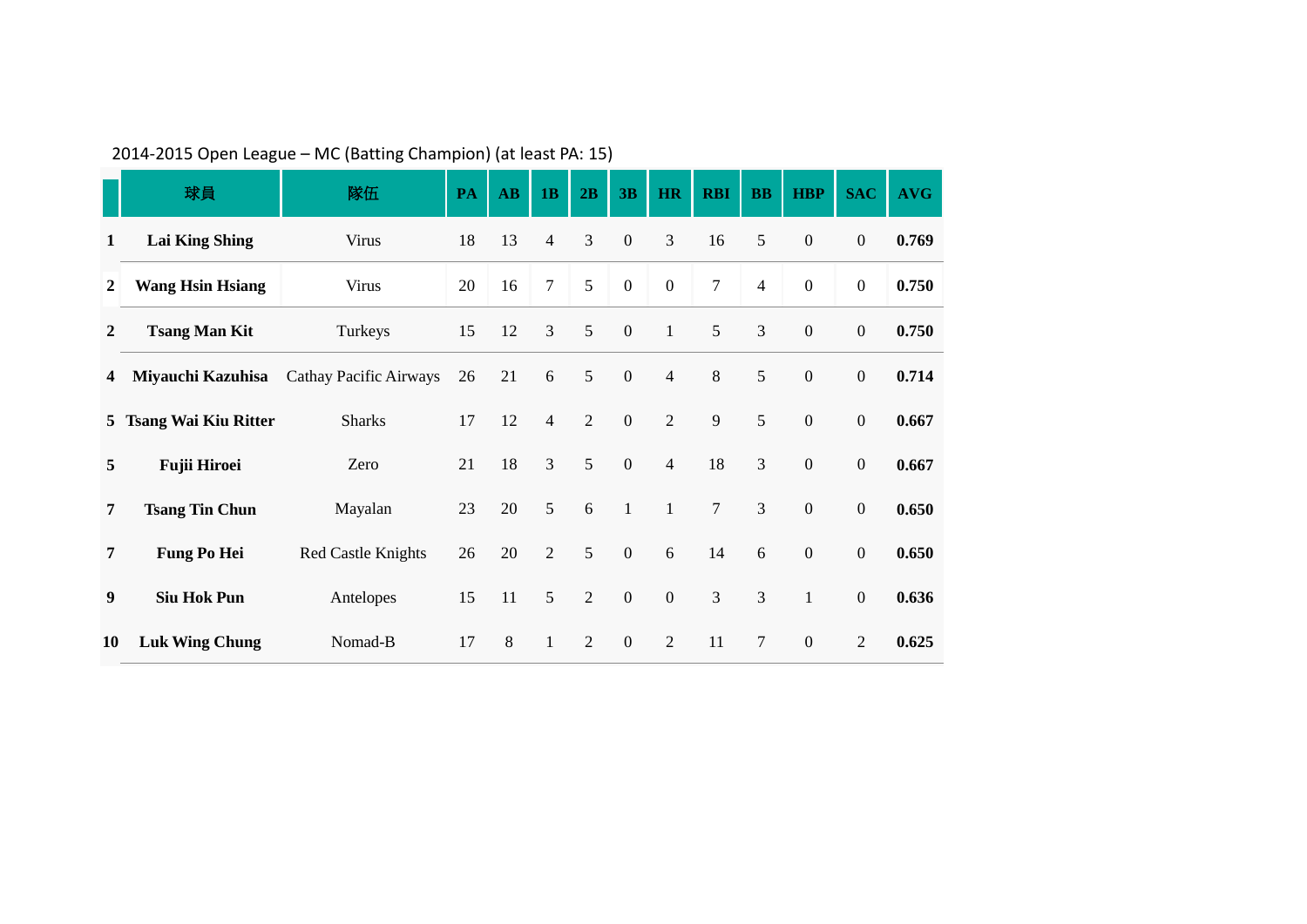|                | 球員                     | 隊伍         | PA | AB | 1B             | 2B               | 3B               | <b>HR</b>        | <b>RBI</b>     | <b>BB</b>        | <b>HBP</b>       | <b>SAC</b>       | <b>AVG</b> |
|----------------|------------------------|------------|----|----|----------------|------------------|------------------|------------------|----------------|------------------|------------------|------------------|------------|
| 1              | <b>Kwong Yuen Yi</b>   | Steel      | 24 | 21 | 13             | 3                | $\boldsymbol{0}$ | $\boldsymbol{0}$ | 14             | 1                | $\mathbf{0}$     | $\mathfrak{2}$   | 0.762      |
| $\overline{2}$ | Chan Hoi Kei           | Sieger     | 25 | 20 | 9              | $\mathbf{1}$     | $\sqrt{2}$       | $\boldsymbol{0}$ | 9              | 5                | $\boldsymbol{0}$ | $\boldsymbol{0}$ | 0.600      |
|                | 2 Lau Chi Kay, Janice  | Sieger     | 23 | 20 | 3              | 3                | 3                | 3                | 16             | $\overline{2}$   | $\boldsymbol{0}$ | $\mathbf{1}$     | 0.600      |
| 4              | Yeung Li Kwan          | Steel      | 22 | 17 | $\overline{2}$ | $\overline{2}$   | $\overline{4}$   | $\mathbf{1}$     | 10             | 5                | $\boldsymbol{0}$ | $\boldsymbol{0}$ | 0.529      |
| 4              | Hui Kai Yan            | Sieger     | 21 | 17 | 3              | $\overline{2}$   | 3                | $\mathbf{1}$     | 11             | $\overline{4}$   | $\mathbf{0}$     | $\boldsymbol{0}$ | 0.529      |
| 6              | <b>Yeung Man Wai</b>   | Steel      | 27 | 20 | 6              | $\overline{2}$   | $\overline{2}$   | $\mathbf{0}$     | 10             | 5                | $\boldsymbol{0}$ | $\mathfrak{2}$   | 0.500      |
| 6              | Ma. Eva Mendez         | Fate-A     | 22 | 18 | 9              | $\boldsymbol{0}$ | $\boldsymbol{0}$ | $\boldsymbol{0}$ | $\overline{2}$ | $\overline{2}$   | $\mathbf{1}$     | $\mathbf{1}$     | 0.500      |
|                | 8 Cheung Ka Yi, Denise | Steel      | 18 | 13 | 6              | $\boldsymbol{0}$ | $\boldsymbol{0}$ | $\boldsymbol{0}$ | $\overline{4}$ | 5                | $\boldsymbol{0}$ | $\mathbf{0}$     | 0.462      |
| 9              | Ng Wing See, Winsy     | Sieger     | 17 | 16 | 6              | $\boldsymbol{0}$ | $\mathbf{1}$     | $\mathbf{0}$     | 3              | $\mathbf{1}$     | $\mathbf{0}$     | $\boldsymbol{0}$ | 0.438      |
| 9              | <b>Chan Kwan Yung</b>  | SCAA-Topaz | 16 | 16 | 6              | $\mathbf{1}$     | $\boldsymbol{0}$ | $\boldsymbol{0}$ | $\mathbf{2}$   | $\boldsymbol{0}$ | $\boldsymbol{0}$ | $\boldsymbol{0}$ | 0.438      |

2014-2015 Open League – WA (Batting Champion) (at least PA: 16)